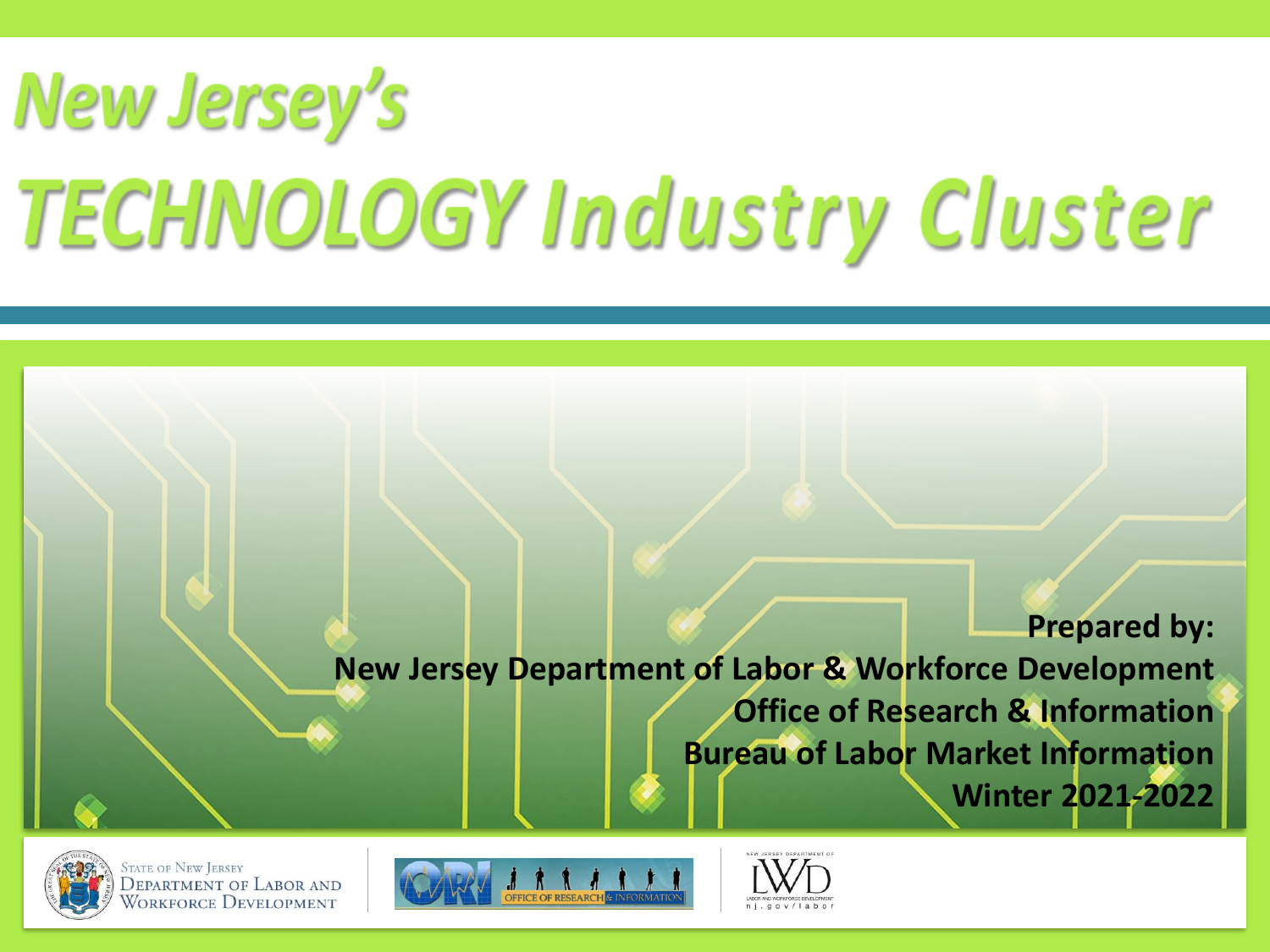## **TECHNOLOGY STUDY ANNUAL AVERAGES 2020**

**Industries in the technology cluster have a high proportion of scientists, engineers and technicians. They are primarily located in the utilities, manufacturing, information and professional, scientific and technical services industries.**

- In 2020, New Jersey's technology cluster accounted for 184,395 jobs or 5.8 percent of private sector employment statewide.
- The annual average wage for the technology cluster was \$146,120 in 2020 or nearly double the statewide average (\$74,080) for all industries. Employers in the industry paid more than \$26.9 billion in wages, or about 11.3 percent of the total wages paid in all industries.
- Employment within the technology cluster can primarily be found within the following sectors: professional, scientific and technical services (76.6%), and information (23.4%).







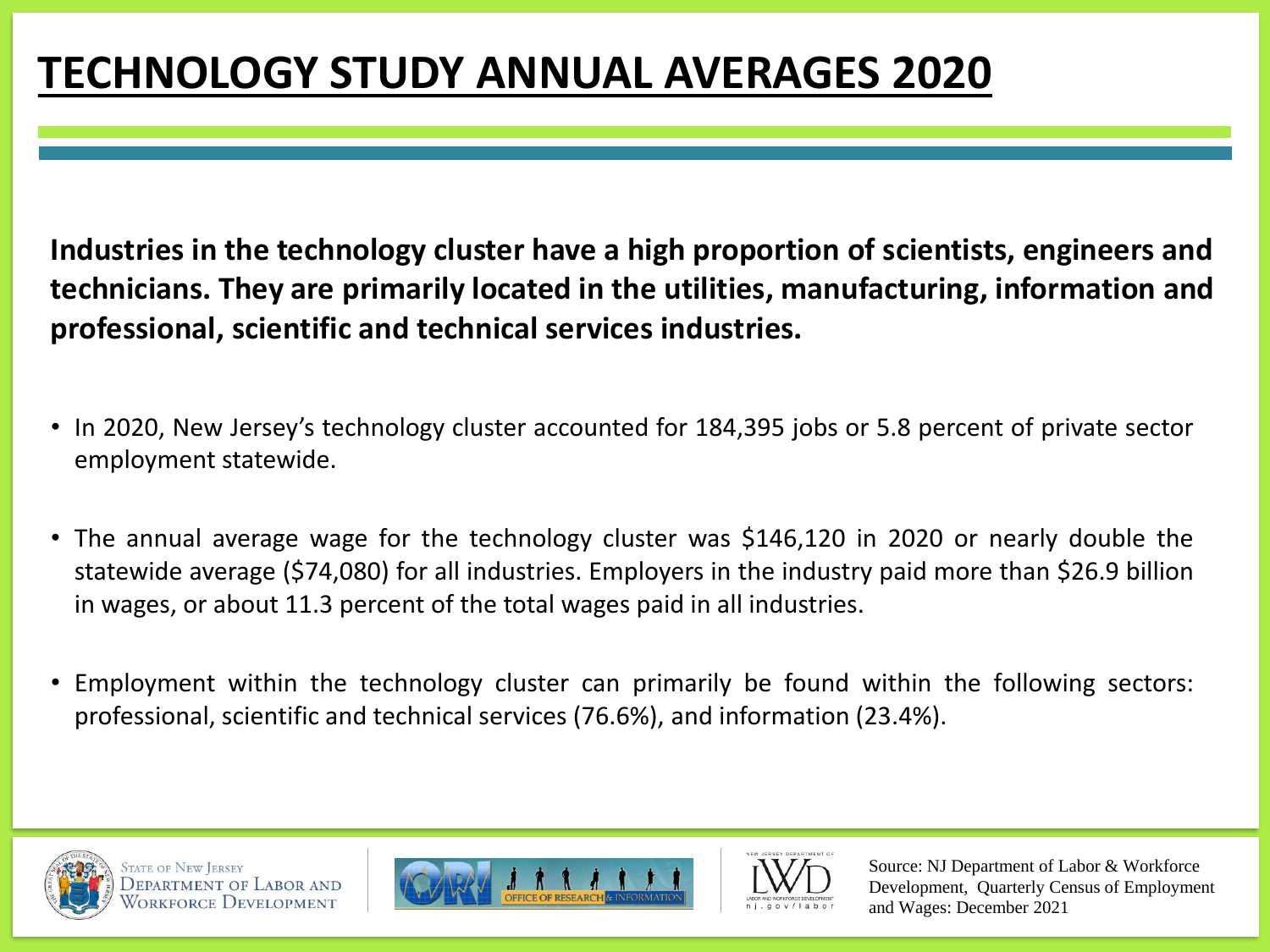#### **NEW JERSEY TECHNOLOGY INDUSTRY CLUSTER EMPLOYMENT OVERVIEW**

- In 2020, New Jersey's technology cluster accounted for 184,395 jobs or 5.8 percent of all private sector employment statewide. Nationally the cluster was responsible for 5.2 percent of all private technology employment.
- Annual average wage for the technology cluster was \$146,123 in 2020 or 197.2 percent, nearly double the statewide average (\$74,084) for all industries. Employers in the industry paid over \$26.9 billion in wages, or 11.3 percent of the total wages paid in all industries.
- Employment within the technology cluster can primarily be found within: professional and technical services (23.4%) and information (76.6%).
- From 2004 to 2020 employment in the cluster peaked in 2007 at 189,894 jobs.



**Technology Employment and Establishment Locations** 



**STATE OF NEW JERSEY** DEPARTMENT OF LABOR AND Workforce Development



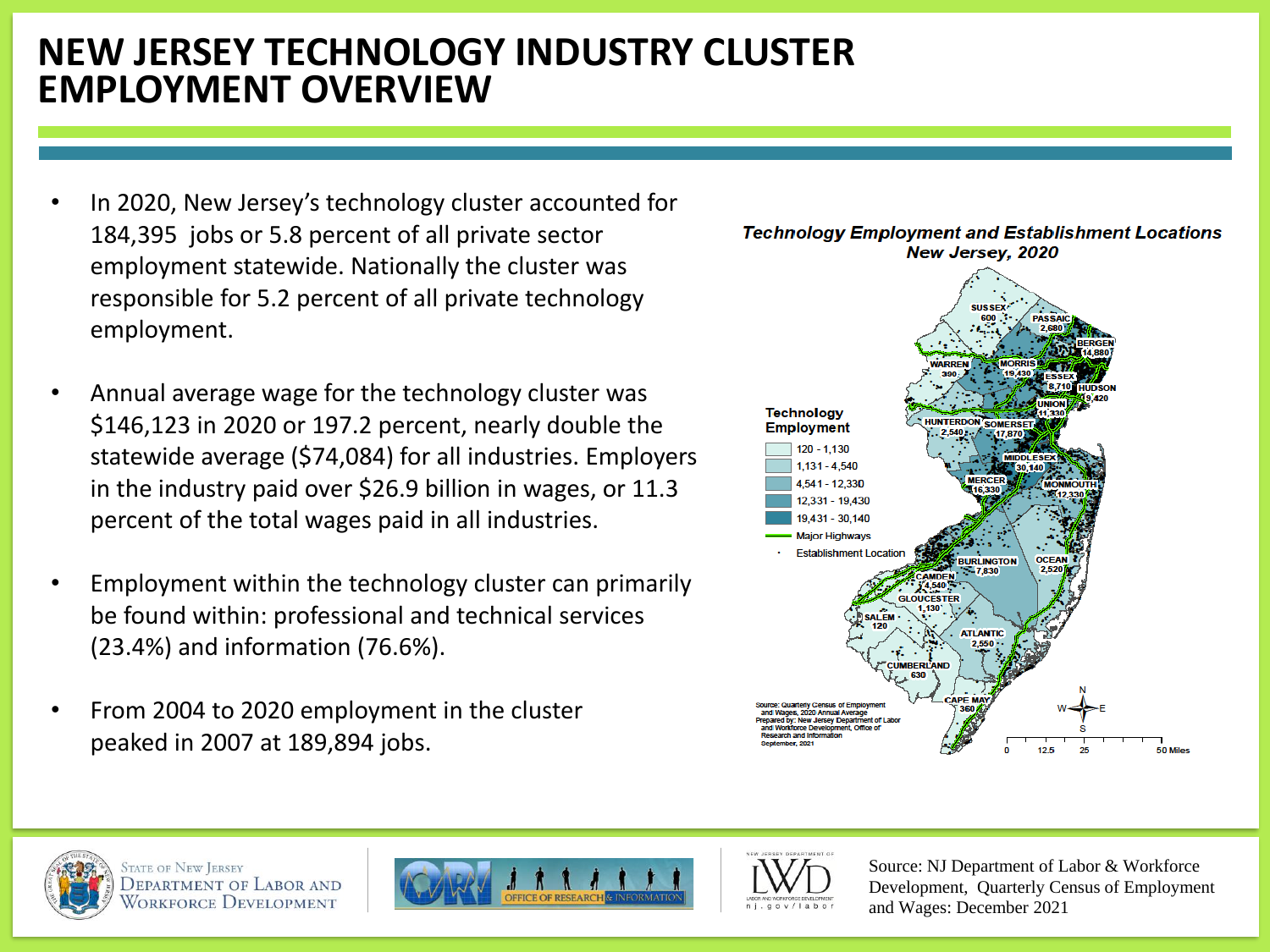### **NEW JERSEY TECHNOLOGY INDUSTRY CLUSTER TOP COMPONENT INDUSTRIES RANKED BY EMPLOYMENT, 2020**





**STATE OF NEW JERSEY DEPARTMENT OF LABOR AND** WORKFORCE DEVELOPMENT



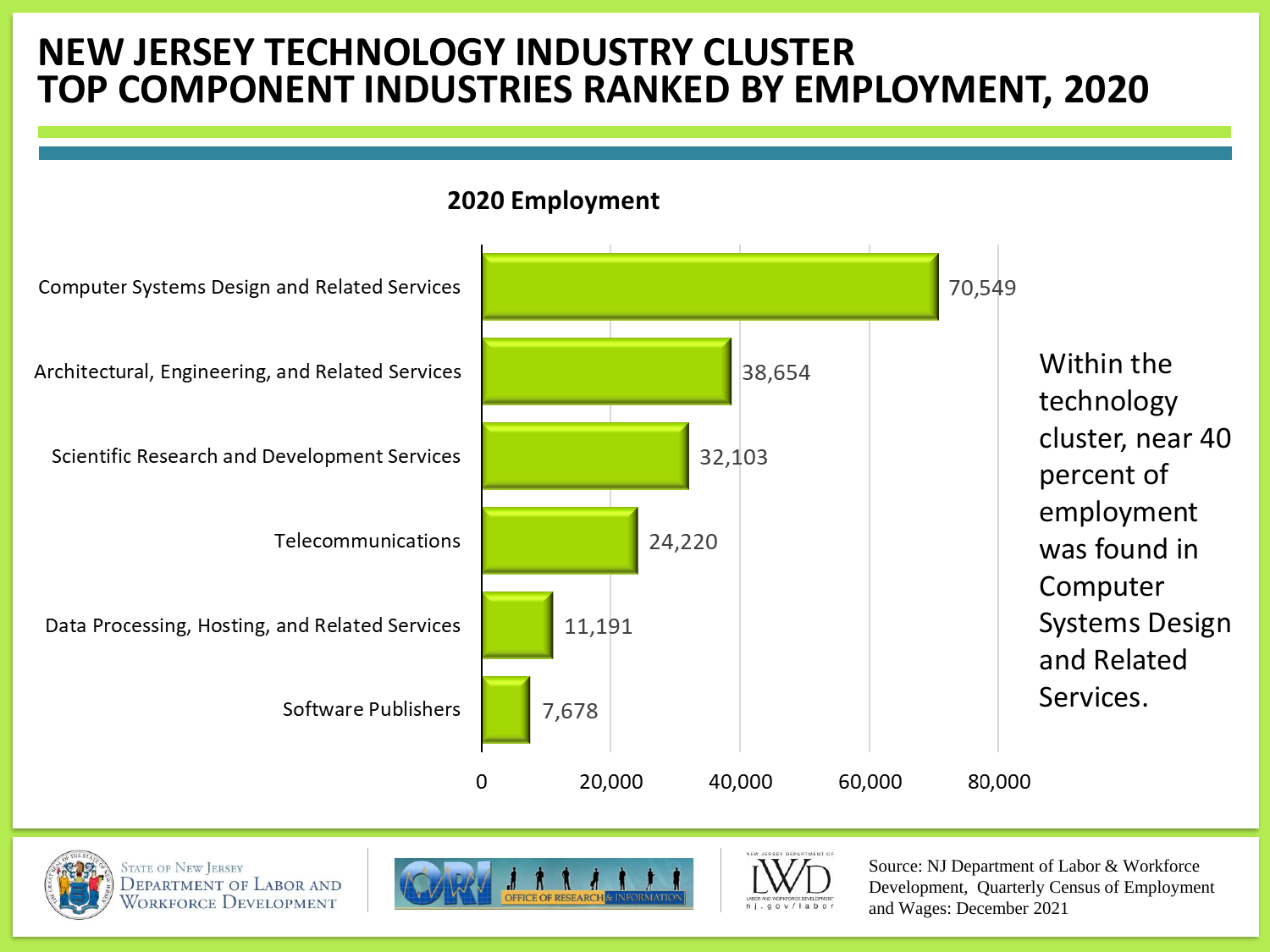### **NEW JERSEY TECHNOLOGY INDUSTRY CLUSTER NORTHERN REGION, 2020 ANNUAL AVERAGES**





| <b>Description</b>                           | <b>Units</b> | <b>Average</b><br><b>Employment</b> | <b>Wages</b>   |                  |
|----------------------------------------------|--------------|-------------------------------------|----------------|------------------|
|                                              |              |                                     | <b>Average</b> | <b>Total</b>     |
| <b>Technology Industry</b><br><b>Cluster</b> | 15,790       | 184,395                             | \$146,123      | \$26,944,258,639 |
| <b>Northern Region</b>                       | 5,819        | 87,845                              | \$165,434      | 14,532,515,846   |
| Bergen                                       | 1,383        | 14,878                              | \$133,190      | \$1,884,074,444  |
| Somerset                                     | 1,016        | 19,427                              | \$158,719      | \$3,635,071,483  |
| Union                                        | 815          | 17,867                              | \$154,386      | \$2,965,850,442  |
| Hudson                                       | 711          | 9,420                               | \$155,442      | \$1,374,628,878  |
| Passaic                                      | 709          | 8,710                               | \$118,112      | \$1,023,514,781  |
| Hunterdon                                    | 460          | 11,329                              | \$157,398      | \$2,916,073,912  |
| <b>Sussex</b>                                | 303          | 2,680                               | \$140,162      | \$306,360,807    |
| <b>Morris</b>                                | 227          | 2,542                               | \$125,000      | \$340,786,366    |
| <b>Essex</b>                                 | 115          | 600                                 | \$114,442      | \$55,006,738     |
| Warren                                       | 80           | 392                                 | \$103,175      | \$31,147,995     |







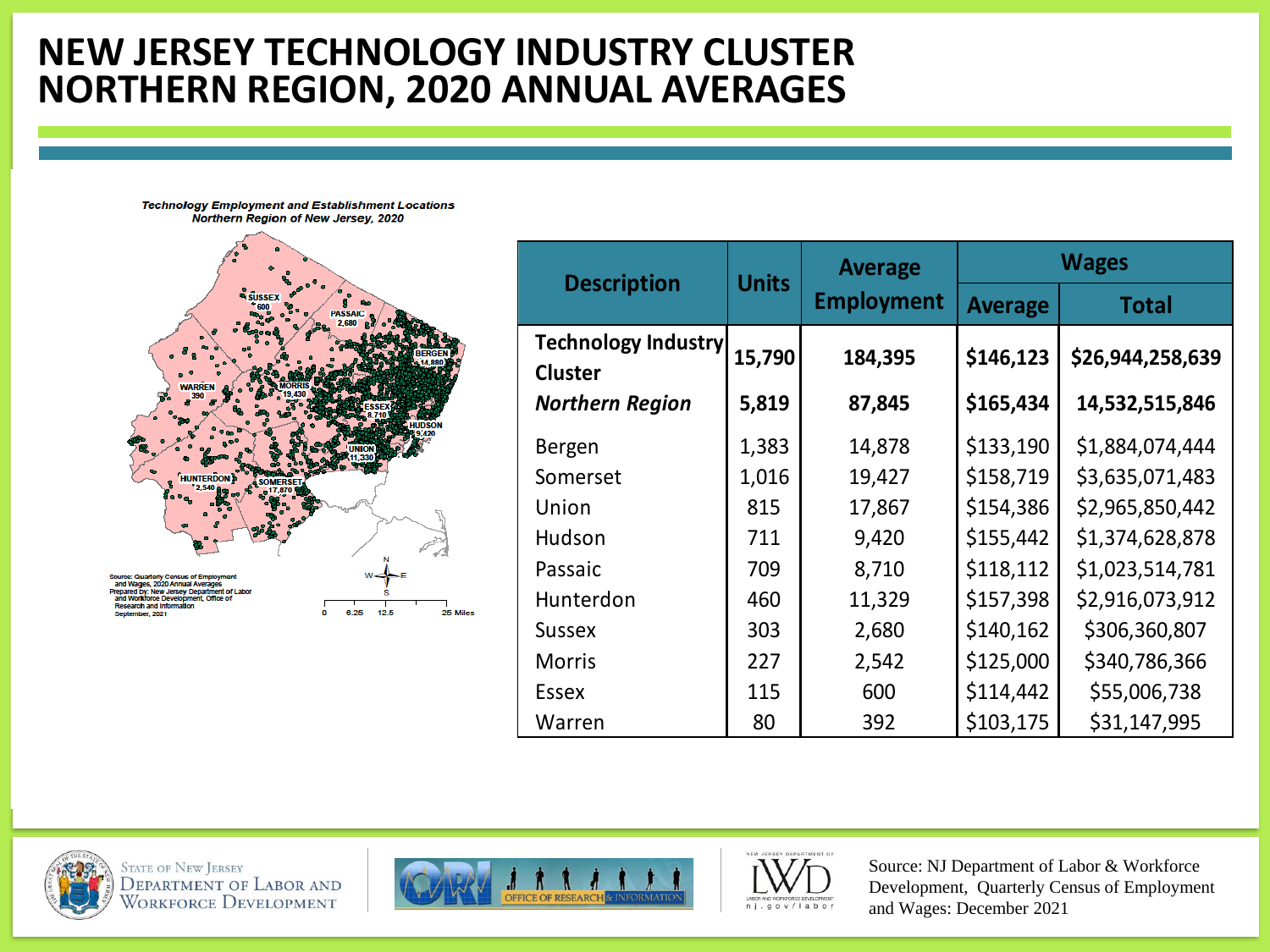### **NEW JERSEY TECHNOLOGY INDUSTRY CLUSTER HIGHEST PAYING STEM OCCUPATIONS, 2020**



- The highest annual average STEM salary was Software Developers and Software Quality Assurance Analysts and Testers (\$122,400), employed 28,890.
- The STEM occupations by employment all had an occupational annual average wage that was above the state average (\$74,085).

#### **2020 Annual Average Salary**



**STATE OF NEW JERSEY** DEPARTMENT OF LABOR AND WORKFORCE DEVELOPMENT





Source: NJ Department of Labor & Workforce Development, Occupational Employment Statistics Survey: December 2021